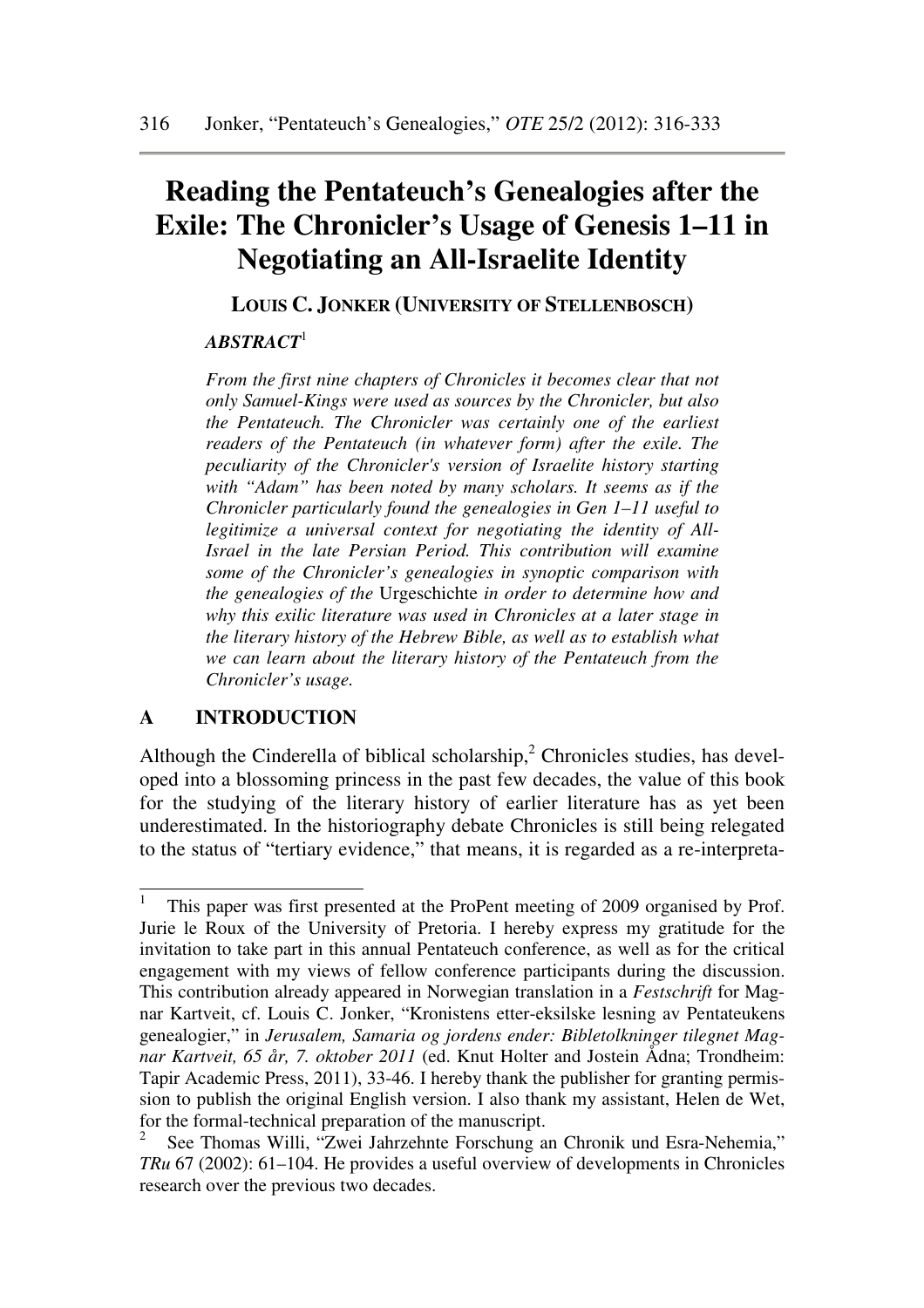tion of earlier biased biblical literature, and is therefore not attributed any value for the reconstruction of Ancient Israel's history.<sup>3</sup>

However, when it comes to the reconstruction of the literary history of earlier biblical material, a strong argument can in my opinion be advanced that the Chronicler is sitting in the front seat. Scholars are generally in agreement that the early versions of the Hebrew Bible texts can teach us a significant amount of their literary history. These versions, such as the early translations, Qumran *etcetera*, are considered to be in closer temporal proximity, and it is assumed that they might reflect something of the initial stages of the earlier biblical literature.

The same argument can be advanced with reference to Chronicles. The Chronicler (whoever he was, a singular writer, or a collective of some sorts) was one of the earliest readers of the Pentateuch. If one would assume that the final touches to the Pentateuch were made in the late Persian era, the Chronicler's work (which is normally dated at the end of the Persian era or beginning of the Hellenistic period) originated in close temporal proximity to this monumental literary work. The same holds true for the so-called Deuteronomistic History. The Chronicler made extensive use of this history, taking the courage to adapt, omit and even add to his source materials.

In this contribution I therefore want to address the question: What can the Chronicler's usage of Pentateuchal material teach us about the literary history of the latter? Let me admit in advance that I am not going to offer bold and final answers to this question! However, through this study I would like to prompt Pentateuch scholars to – at least – consider the question for a moment. The background of this challenge is that the Chronicler's usage of the Pentateuchal material is often (if not mostly) ignored in Pentateuchal debates.

Before embarking on the venture of this contribution, a methodological remark should be made. One should of course be aware of the following considerata:

(i) The Chronicler often took the freedom to adapt his source materials in order to fit his own ideological plan. One should therefore not assume that the source materials resembled exactly the form they take in Chronicles. The implication for this investigation is then that one should work on both fronts simultaneously, namely to investigate the Chronicler's own purpose of adapting the source materials on the one hand, but on the other hand to reflect on what this usage of the source materials teach us about the source materials.

<sup>3</sup> For a discussion of the various perspectives on the historical value of Chronicles, see M. Patrick Graham, Kenneth G. Hoglund and Steven L. McKenzie eds., *The Chronicler as Historian* (JSOTSup 238; Sheffield: JSOT Press, 1997).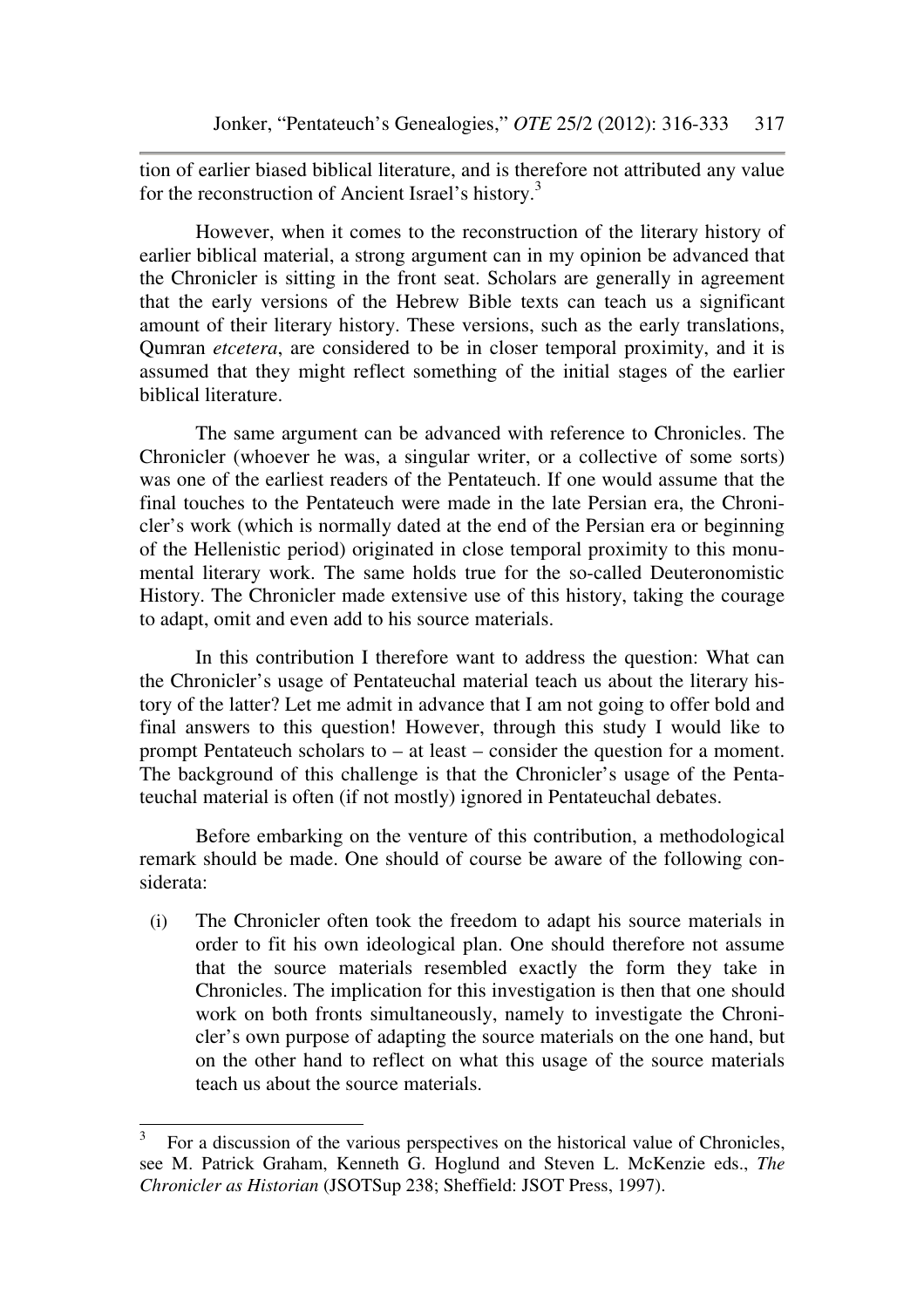#### 318 Jonker, "Pentateuch's Genealogies," *OTE* 25/2 (2012): 316-333

(ii) One should not assume that the Chronicler necessarily made use of source texts that were exactly the same as the Hebrew texts we are using today—in my case, the Biblia Hebraica Stuttgartensia based on the Codex Leningradensis. In some cases it could well be that the Chronicler made use of a different or earlier form of the source texts.<sup>4</sup> Textcritical studies therefore should form an integral part of any synoptic comparison.<sup>5</sup>

Samuel-Kings were evidently the main sources of the Chronicler. However, the Pentateuch (in whatever form) was also used extensively. Since all references to Pentateuchal material occur in the genealogical introduction to Chronicles (1 Chr 1–9) this study will dwell on these nine chapters. Special attention will be given to the Chronicler's usage of the so-called *Urgeschichte*, Gen 1–11.

One should clarify at this point what I mean with the "usage" of earlier source materials. I make the distinction here between the strategy of including an exact or adapted version of the source material into the Chronicler's text on the one hand and the allusion to earlier textual traditions on the other. Whether earlier material was included or used should be determined on account of clear arguments that would relate the wording of the Chronicler's text to a source text. This relationship should be clear not only on a word level, but also on the level of more extensive literary units. Even when only a few words of a text (particularly in the case of genealogies) have been taken over, but it is completely clear that the new text follows the literary structure of the older text, direct usage can be assumed. One prominent example will suffice to explain this point: 1 Chr 1:1–4 offers a genealogy consisting of a mere list of names. Although we do not find this exact text in the Pentateuch, it becomes clear that the Chronicler used Gen 5:1–32 since the same names in the same order appear there. Although the majority of the material of Gen 5:1–32 was omitted by the Chronicler and only a few names have been taken over, there is no doubt that he made use of this Pentateuchal genealogy.<sup>6</sup>

ı

<sup>4</sup> Auld and Ho are the main proponents of this view. See e.g. A. Graeme Auld, "What Was the Main Source of the Book of Chronicles?," in *The Chronicler as Author: Studies in Text and Texture* (ed. M. Patrick Graham and Steven L. McKenzie; JSOTSup 263; Sheffield: Sheffield Academic Press, 1999), 91–100; Craig Y. S. Ho, "Conjectures and Refutations: Is 1 Samuel XXXI 1–13 Really the Source of 1 Chronicles X 1–12?," *VT* 45 (1995): 82–106; Craig Y. S. Ho, "The Stories of the Family Troubles of Judah and David: A Study of Their Literary Links," *VT* 49 (1999):  $514-31.$ 

See Gary N. Knoppers, *1 Chronicles 1–9* (AB 12; New York: Doubleday, 2003), 52–65.

<sup>6</sup> An alternative theory could be that both the Pentateuchal material and Chronicles could be traced back to a common source text.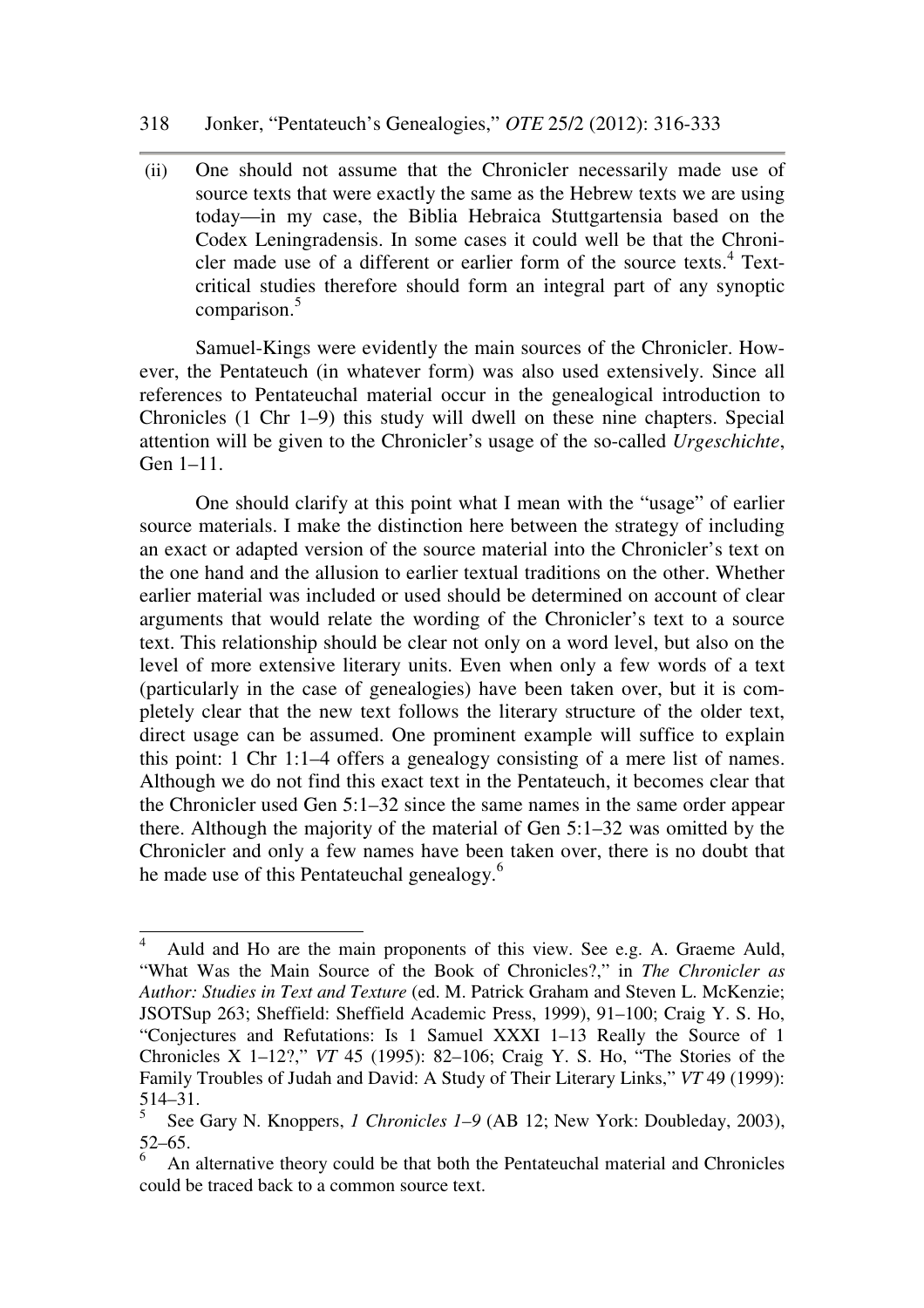Allusion functions more on a thematic level. Another example will explain this strategy. It is evident in 2 Chr 36:20–21 that the text of Lev 26:34– 35, 43 is in the background. The notion of the exile being a time of Sabbath rest and the theme of desolation are clearly taken over from the text in Leviticus. However, in this case there is no direct usage in terms of wording, but rather a thematic allusion to the earlier text.

In the present study my focus will be on those cases where one can argue with a fair amount of certainty that the Pentateuchal texts (in whatever form) were directly used.

# **B THE TEXTS IN SYNOPTIC COMPARISON**

It is abundantly clear from 1 Chr 10 to 2 Chr 36 that the Chronicler made extensive use of the books Samuel and Kings. Another part of the so-called Deuteronomistic history, namely the Levitic city list in Josh 21 features in the Chronicler's description of these cities in 1 Chr  $6<sup>7</sup>$  The selective usage of the Deuteronomistic material by the Chronicler has led biblical scholars to reflect on which form of the Deuteronomistic history was used/available to the Chronicler. Reading the books of Chronicles has therefore become an important cross-checking exercise for studying the literary formation of the Deuteronomistic history.

Could the same exercise be performed for the Chronicler's usage of the Pentateuch? The Chronicler's usage of the Pentateuch is concentrated in the genealogical part, that is, in 1 Chr 1–9, with the last instance already in 8:1. Although the final judgment on this exercise will have to come from the side of Pentateuch specialists (which I am not!), I am of the opinion that this exercise can, at least, serve as another cross-checking mechanism for theories about the pre-life of the Pentateuch.

A synoptic comparison reveals the following with reference to the different sections of the Chronicler's genealogies:

# **1 From Adam to Abraham (1 Chronicles 1:1–27)**

l

The first genealogy bridges the period from the first human, Adam to the protoancestor of Israel, Abraham. The introduction of the history of Israel according to the Chronicler with an intricately constructed set of genealogies in chs. 1–9 is in itself very interesting. Although the compilation of genealogies was nothing strange in Ancient Mesopotamia and Classical Greece, the introduction of a history with genealogies occurs infrequently, the historiographic work, The

<sup>7</sup> For a synoptic comparison of these texts, see Klein's discussion in Ralph W. Klein, *1 Chronicles* (Hermeneia; Minneapolis: Fortress, 2006), 183–93.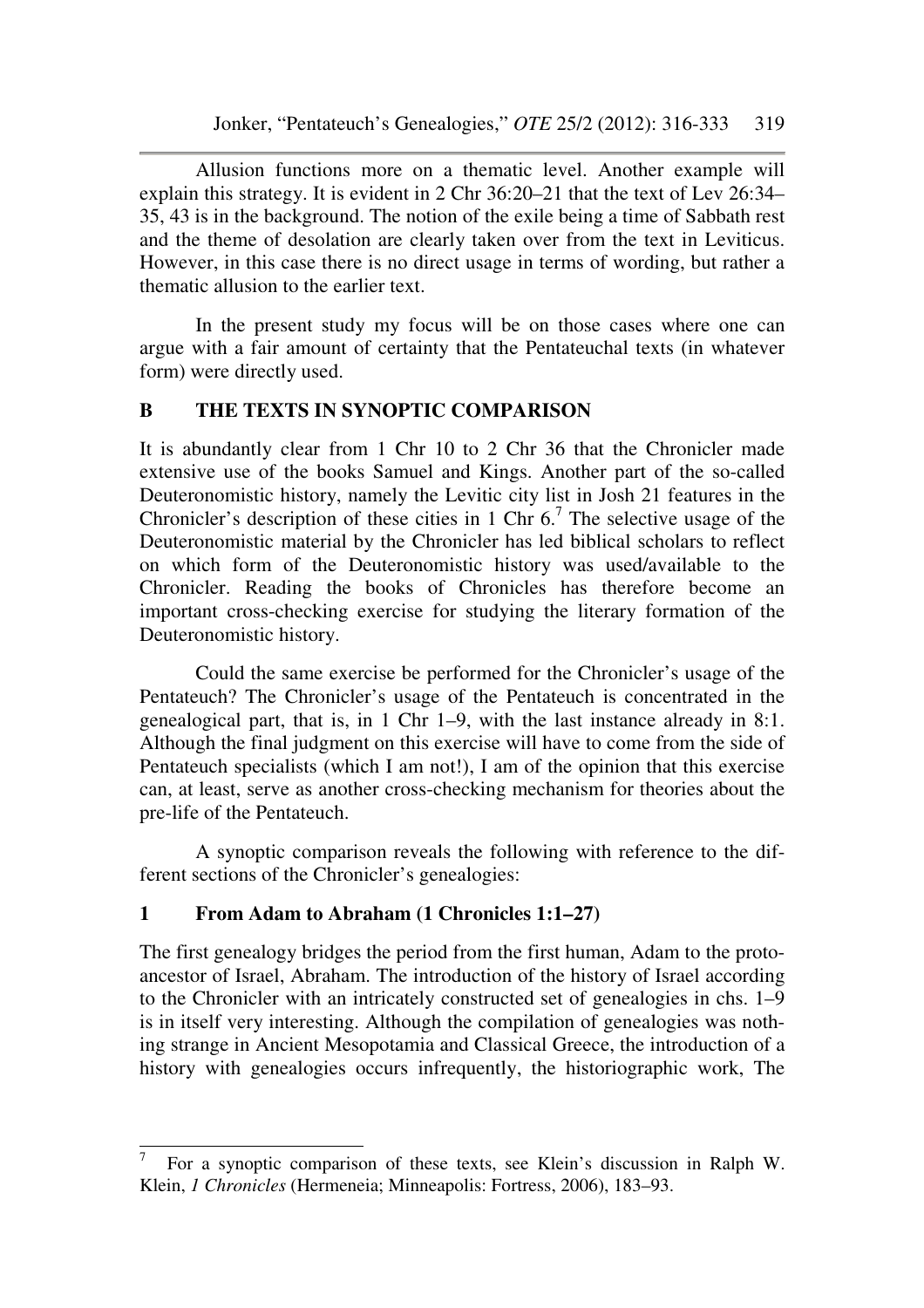*Troika* authored by Hellanicus, being one example.<sup>8</sup> What is special about the first genealogical list in 1 Chr 1:1–27 is the fact that it starts with the protohuman, Adam. The Deuteronomistic history (whose historical account is broadly followed by the Chronicler) begins with the figure of Moses. The Chronicler, however, situates the history of Israel within the context of the origin of humanity.

To achieve this peculiarity, the Chronicler made extensive use of (a selection of) the genealogies in the *Urgeschichte*. Close study of vv. 1–4 reveals that the same names in the same order were used compared to the genealogy provided in Gen 5:1–32. Although the Chronicler omitted all the detailed age indications and narrative information provided in the Gen 5 account, there is no doubt that this text was used by him. The same linear format (that is, where one representative of each generation forms the progression of the genealogy) was used compared to Gen  $5<sup>9</sup>$  It is also clear that the same construction (namely ten generations from Adam to Noah, which is most probably a literary creation and not a reflection of reality) was taken over from the *Vorlage*. This first part ends with the branching out into the three sons of Noah, namely Shem, Ham and Japheth, which also forms the conclusion to the Gen 5 genealogy. 10

The next part in vv. 5–23 switches over to a segmented format (that is, where two or more children—normally sons—are mentioned per generation, and where one of these sons is selected for the progression to the next generation in the genealogy). In this case, the so-called Table of Nations in Gen 10:1– 32 was used and the segmentation was adopted from this genealogy. Verse 1 of the Table of Nations was omitted by the Chronicler, probably in order to avoid the repetition of the names of Noah's three sons. The reference to the flood in v. 1 was also redundant for the Chronicler's purpose. Apart from the omission of the narrative information in Gen 10 (vv. 5, 9–12, 18b–21, 30–32), the Chronicler took over the three subsections of the Table of Nations unchanged and presented them in the same order (namely, Japheth, Ham, Shem). One small change, which is probably the result of some scribal error, occurs in 1 Chr 1:17 where the descendants of Shem and Aram were conflated.

<sup>8</sup> See the discussion in the excursus on genealogies offered by Knoppers, *1 Chronicles 1–9*, 246–65 (particularly 259–60).

<sup>9</sup> This distinction was first made in the seminal work by Robert R. Wilson, *Genealogy and History in the Biblical World* (Yale Near Eastern Researches 7; New Haven: Yale University Press, 1977).

 $10$  See Gary N. Knoppers, "Shem, Ham and Japheth: The Universal and the Particular in the Genealogy of Nations," in *The Chronicler as Theologian: Festschrift for Ralph W. Klein* (ed. M. Patrick Graham, Gary N. Knoppers and Steven L. McKenzie; JSOTSup 284; Sheffield: Sheffield Academic Press, 2003), 13-31.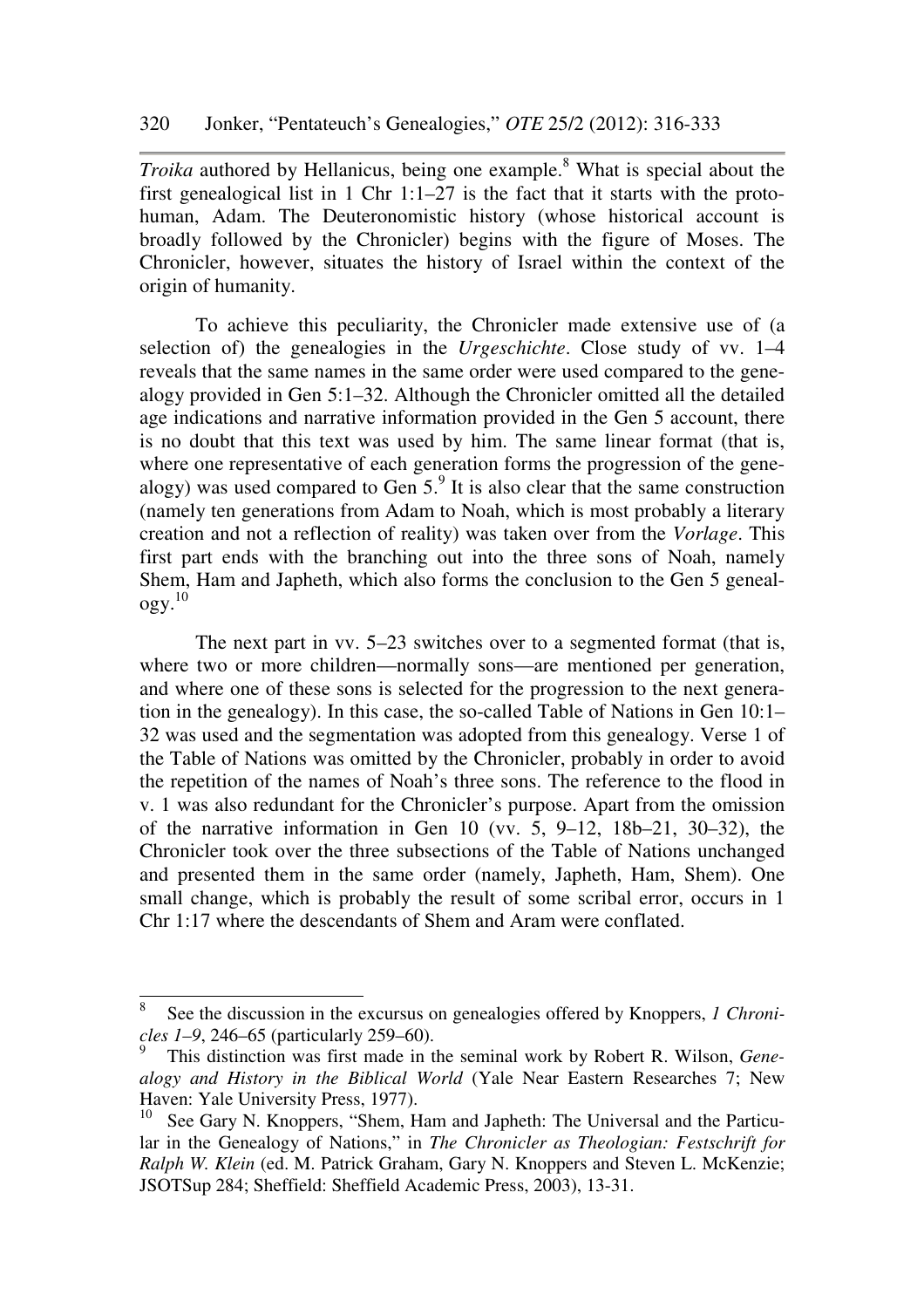The last part of the Chronicler's first genealogy returns to the linear format in vv. 24–27. Again, like in the first part, only the names are picked out from the fuller account in Gen 11:10–26. And again, like in the first part, ten generations are presented (in the same order than in the *Vorlage*). It is obvious that the Chronicler, by combining the three genealogies from the *Urgeschichte*, wanted to focus on the Shemite line that reaches Abraham in v. 27, without ignoring the interrelationship between the postdiluvian descendents of Noah's three sons.

Since our discussion will return to a more detailed interpretation of the Chronicler's usage of the *Urgeschichte* below, we now move on to the following genealogy.

## **2 Abraham's Descendants (1 Chronicles 1:28–2:2)**

1 Chronicles 1:28 introduces a section which takes the genealogical history from Abraham to Jacob, or rather Israel as he is consistently called by the Chronicler, and his twelve sons. The format is again segmented, but the order of presentation clarifies the line of preference. Ishmael is first introduced (in vv. 29–31). After an insertion about Abraham's offspring with Keturah (vv. 32–33) the Isaac's line is presented shortly (v. 34). The fact that Isaac is mentioned after Ishmael places the emphasis on Isaac. The same strategy of presentation is followed in the remainder of the genealogy. The offspring of Esau are presented first (vv. 35–42), and Israel's sons only follow thereafter (2:1–2) to build the climax of this particular genealogy, and to provide a bridge to the next very extensive genealogy.

One can be fairly sure that the Chronicler used Pentateuchal material again for the construction of this particular genealogy. Two parts of the Pentateuchal patriarchal traditions feature prominently here. For the list of Ishmael's offspring, the Chronicler probably made use of Gen 25:13b–16a, and for the namelist of Abraham's children with Keturah Gen 25:1–4 were probably used (although Keturah was changed from a wife to a concubine, and the names of the sons of Dedan were omitted from the *Vorlage*).

For the genealogy of Esau the Chronicler probably relied selectively on Gen 36. However, one gets the impression from the names and order in Chronicles that this text could have been the *Vorlage* of the Chronicler. When it comes to the strange name list of Edomite kings and the clans of Edom respresented in 1 Chr 1:43–50 and 51b–54 respectively, the impression that Gen 36 was used is confirmed. The Chronicler follows Gen 36:31–39 and 40– 43a very closely.

For the bridge verses linking this genealogy to the next, 1 Chr 2:1–2, one of two different Pentateuchal sections (or both) could have been the *Vorlage*. The same twelve names are mentioned in Gen 35:23–26a and Exod 1:1–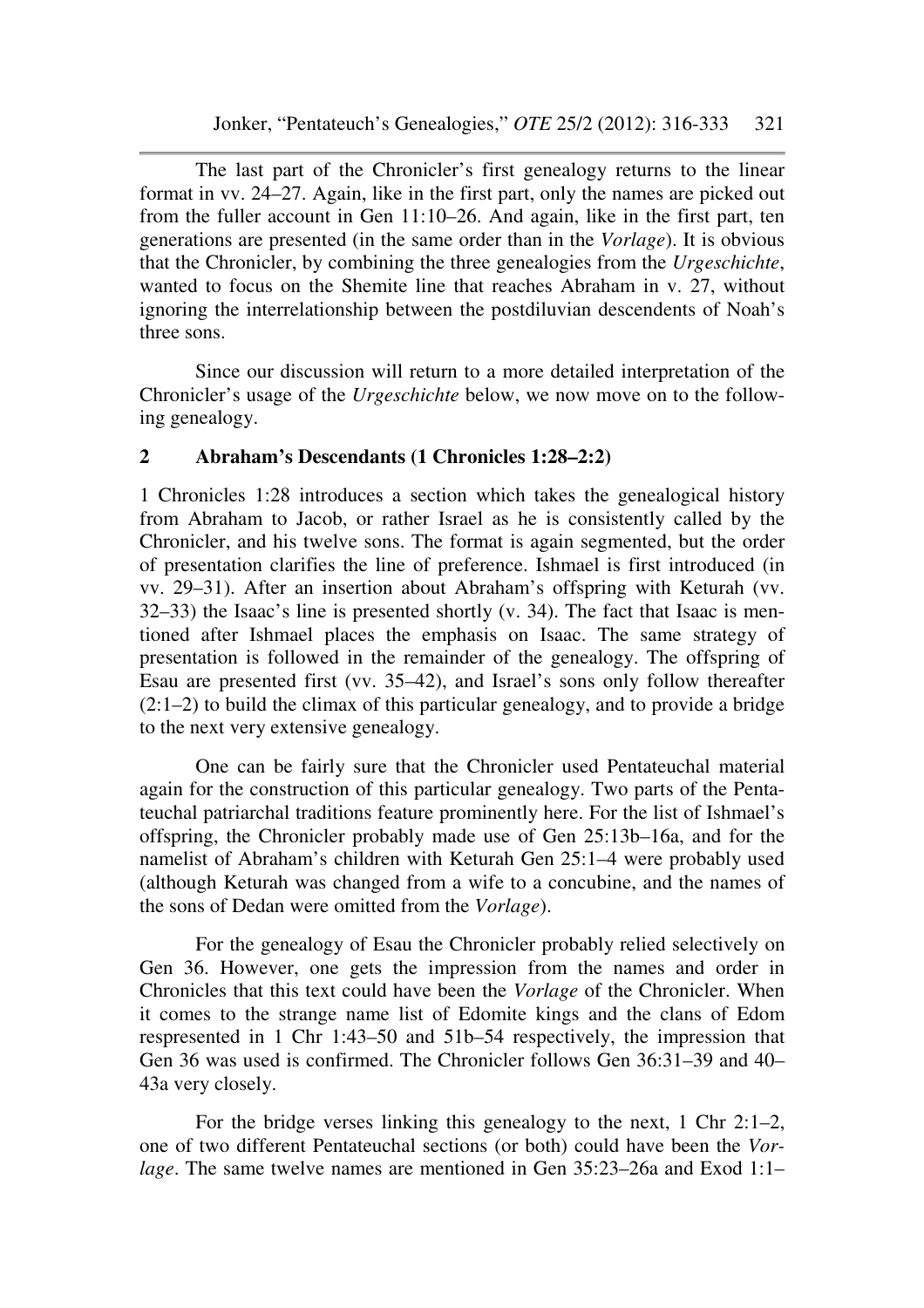5, although in both these cases Dan follows after Benjamin, whereas the Chronicler mentions Dan before Joseph.

## **3 Israel's Descendants (1 Chronicles 2:3–9:1a)**

The most extensive and complex genealogy, namely that of the sons of Israel/Jacob, now follows in segmented format after the bridging passage in 2:1–2. The sons of Israel (although then in another order and different combination from 2:1–2 with Ephraim and Manasseh substituting Joseph, and Dan being omitted) are introduced in distinct subsections of the genealogy that extends from 2:3–9:1a, concluding with the remark in 9:1a that "all Israel was enrolled by genealogies." Some scholars are of the opinion that these subsections are structured in such a way that Judah (in the first position) and Benjamin (in the last position) are highlighted, and that emphasis is also placed on Levi (occupying the middle position in this extensive genealogy).<sup>11</sup> The other parts of the segmented geneaology include the other tribes (from the Transjordan and the north) into the family of Israel. These aspects of the genealogical construction are certainly quite significant, but our focus in the present discussion is to indicate how the Pentateuch was used here.

Two Pentateuchal sections stand out in a synoptic comparison, namely Gen 46 and Num 26. Although the material was used very selectively and the order of presentation was mostly changed, one could argue fairly confidently that Gen 46:8–25 and Num 26:5–57 (in whatever form) must have been available to the Chronicler. The majority of material included in this extensive genealogy belongs to the Chronicler's *Sondergut*, but names taken from these Pentateuchal chapters were employed by the Chronicler in all subsections of the genealogy of Israel's sons.

Two other Pentateuchal passages feature in this genealogy. In the subsections dealing with Simeon (1 Chr 4:24–43) and Reuben (in 5:1–26) it is obvious that the Chronicler must have had Exod 6:14–15 at his disposal. The parallel between 1 Chr 4:24 and Exod 6:15 (Simeon) might be somewhat precarious, but a comparison between 1 Chr 5:3 and Exod 6:14 reveals an almost exact parallel. Exodus 6 also features in another subsection, namely the very complex genealogy of Levi in 1 Chr 6:1–81 (MT: 5:27–6:66). The fact that verbal similarities exist for the basic structure of the Levite family list, that is, for Levi and each of his three sons, Gershom/n, Kohath and Merari, leaves the impression that at least Exod 6:16–19 must have been available to the Chronicler. These texts also find a parallel in another Pentateuchal text, namely in Num 3. However, there the parallel is limited with only Num 3:17 paralleling 1 Chron 6:1 (MT: 5:27).

<sup>11</sup> See Knoppers, *1 Chronicles 1–9*, 260–265; James T. Sparks, *The Chronicler's Genealogies: Towards an Unverstanding of 1 Chronicles 1–9* (Academia Biblica 28; Atlanta: Society of Biblical Literature, 2008), 29–31.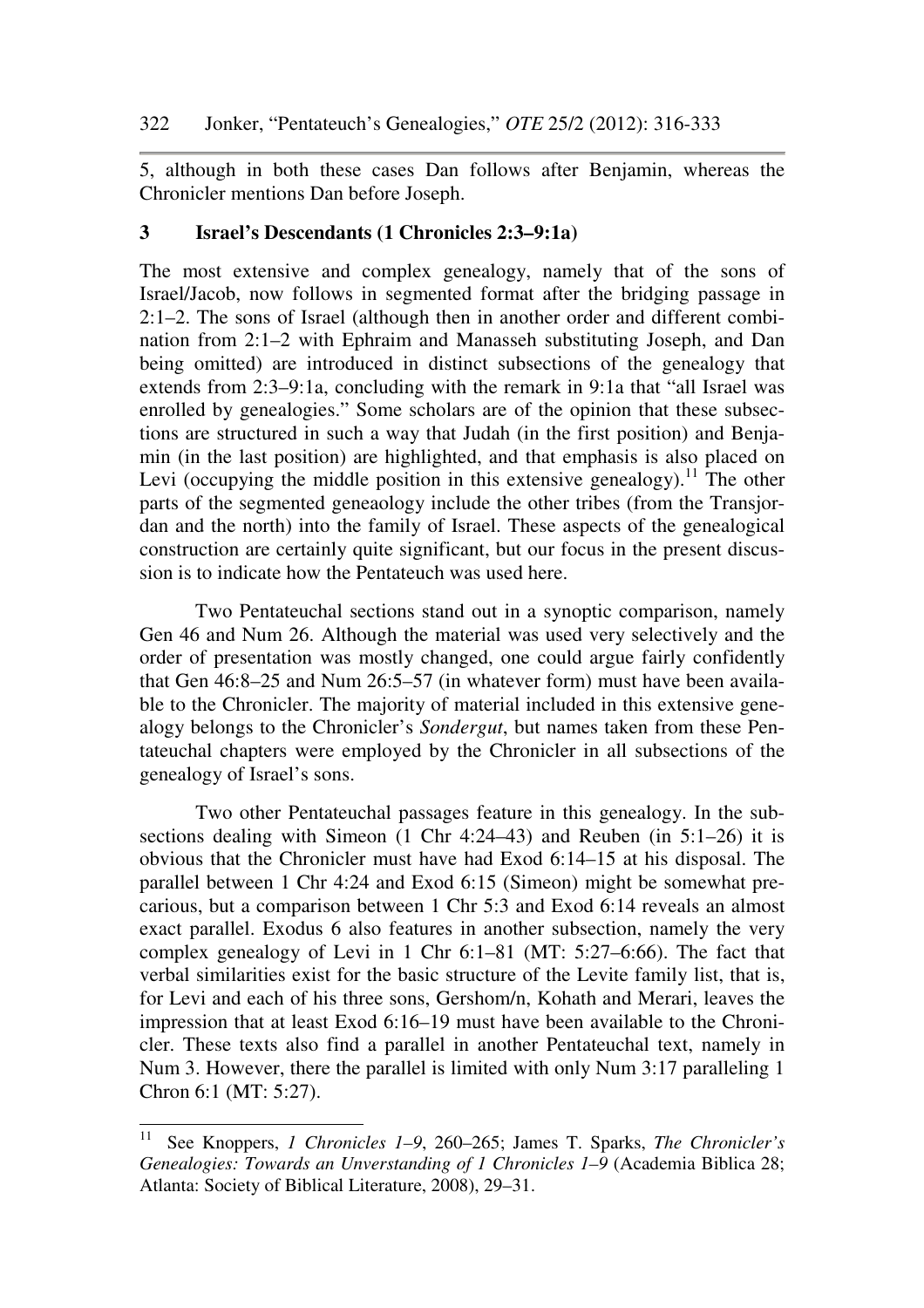## **4 Jerusalem's Post-Exilic Inhabitants and Cultic Officials (1 Chron 9:1b–34) and Saul's Descendants (1 Chron 9:35–44)**

The last two sections in the Chronicler's genealogical introduction to his book contain no references to the Pentateuch. The list in 1 Chr 9:1b–34 contains the names of the post-exilic community and inhabitants of Jerusalem. By including this information in the genealogical introduction the Chronicler created a sense of continuity between the Israel of the past and the post-exilic community in Yehud. The last section (9:35–44) deals again with Saul who was already mentioned in the Benjaminite genealogy. However, this last section leads over to the narrative section where the history of Saul opens the Chronicler's account in 1 Chr 10. Although these last two sections of the genealogical introduction are quite significant in Chronicles studies, they can be ignored for the purpose of our discussion here, since no Pentateuchal references occur here. Let me now summarise our observations on the texts:

From the *Urgeschichte* there is no doubt that the genealogies in Gen 5 and 11:10–26 were used by the Chronicler. Also the Table of Nations (at least the following selection: vv. 2–4, 6–8, 13–18, 22–29) must have been available to the Chronicler. The following list summarizes the other Pentateuchal texts that were—in all probability—used by the Chronicler:

Gen 25:1–3a, 4, 13–16a

Gen 35:23–26

Gen 36:10–13a, 20–28, 31–39, 40b–43a

Gen 46:8–9, 10–13, 17, 21a, 24–25a

Exod 1:1a, 2–4

Exod 6:14a, 15–19

Num 3:17

Num 26:5–6, 12–13, 19–25, 29a, 35a, 38a, 40a, 44–45, 48–49, 57

# **C DISCUSSION**

The question is now whether these references show any patterns. Of course one could argue (according to some theories about the Pentateuchal origin)<sup>12</sup> that

 $12$ <sup>12</sup> For an overview of the history of Pentateuchal scholarship, see Jean-Louis Ska, *Introduction to Reading the Pentateuch* (trans. Sr. Pascale Dominique; Winona Lake: Eisenbrauns, 2006): particularly chs. 6 and 7. For a theory taking the Henneteuch as point of departure, see Jan C. Gertz, "I. Tora und Vordere Propheten," in *Grundinformation Altes Testament* (ed. Jan C. Gertz, with Angelika Berlejung, Konrad Schmid and Markus Witte; 3rd ed.; Göttingen: Vandenhoeck & Ruprecht, 2009):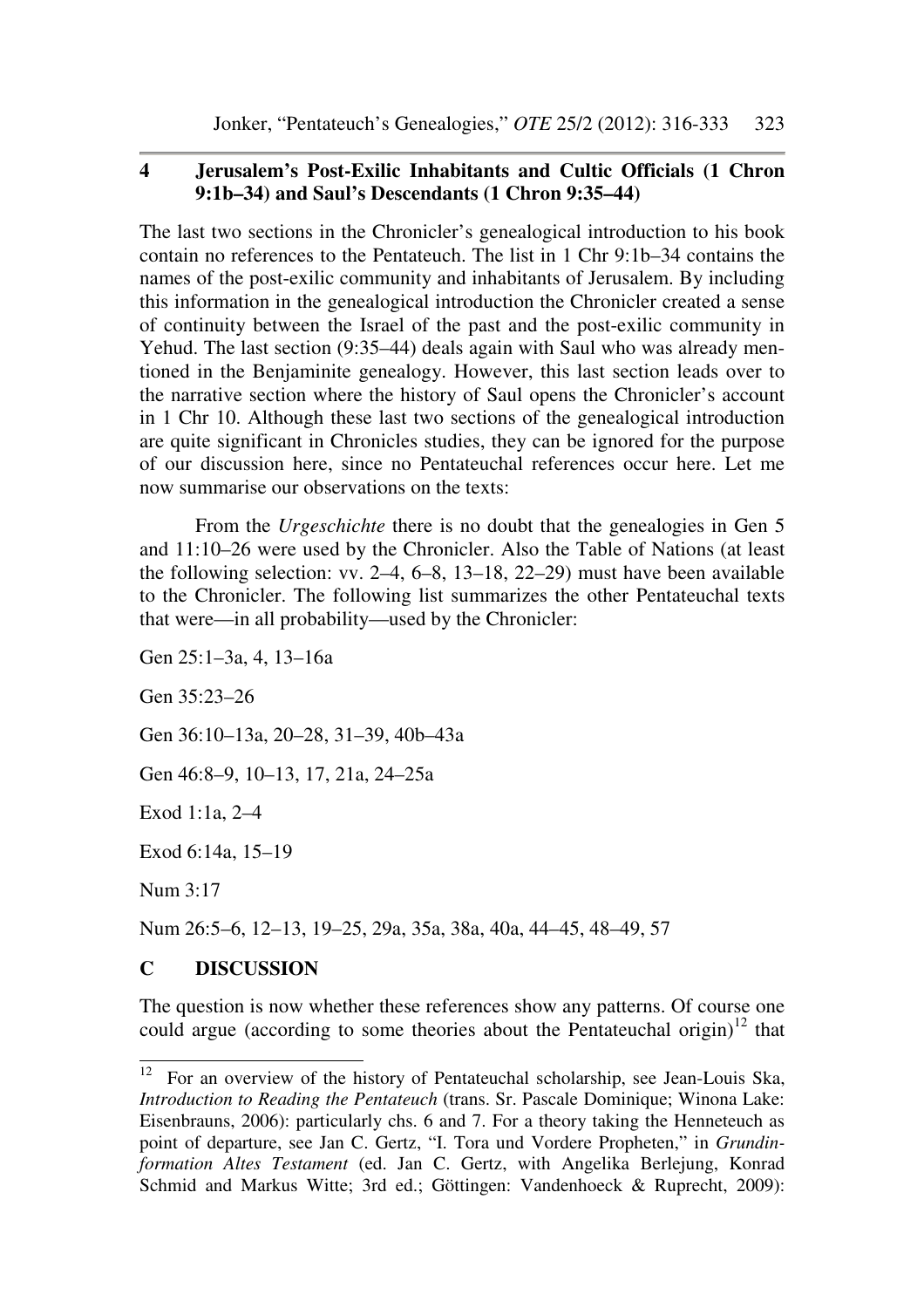the Pentateuch in its final form was available to the Chronicler, and that the Chronicler merely quoted selectively from certain genealogical sections. However, such a view would presuppose certain opinions on the relative dating of the final form of the Pentateuch and Chronicles. There is a growing consensus among Chronicles scholars that this book originated most probably around the middle of the 4th century B.C.E., that is, the final years of Persian imperial domination.<sup>13</sup> Most Chronicles scholars would not deny that some finishing touches to Chronicles could have taken place in the early Hellenistic era, that is, the period following the conquest of Alexander the Great. However, Chronicles probably reflects the social-political dynamics of the late Persian era. If one assumes that the Chronicler had a fairly final form of the Pentateuch at his disposal, this would presuppose an earlier dating (probably by a century or so) for the finalization of the first books of the Hebrew Bible.

When one considers the whole spectrum of theories about the Pentateuchal formation and finalisation, however, it could be a useful exercise—as a cross-checking mechanism—to determine whether the Chronicler's later usage of Pentateuchal material reflects anything about the presumed pre-stages of the Pentateuch. The multiplicity of Pentateuchal theories of course complicates this exercise. However, certain patterns emerging from our textual observations might be interesting.

The following table gives an indication of the materials from the *Urgeschichte* that were used by the Chronicler, and how these materials are categorised by Noth and Westermann:<sup>14</sup>

ı

<sup>193–311.</sup> For still other views, see Eckart Otto and Reinhard Achenbach, eds., *Das Deuteronomium zwischen Pentateuch und Deuteronomistischem Geschichtswerk* (FRLANT 206; Göttingen: Vandenhoeck & Ruprecht, 2004); Gary N. Knoppers and Bernard M. Levinson, eds., *The Pentateuch as Torah: New Models for Understanding Its Promulgation and Acceptance* (Winona Lake: Eisenbrauns, 2007).

<sup>&</sup>lt;sup>13</sup> For a discussion of the debate about the date of Chronicles, see Knoppers, *1 Chronicles 1–9*, 101–117.

See Martin Noth, *A History of Pentateuchal Traditions: Translated with an Introduction by Bernard W. Anderson* (Atlanta: Scholars Press, 1981); Claus Westermann, *Genesis 1-11* (vol. 1 of *Genesis*; 3rd ed.; BKAT I/1; Neukirchen-Vluyn: Neukirchener Verlag, 1983).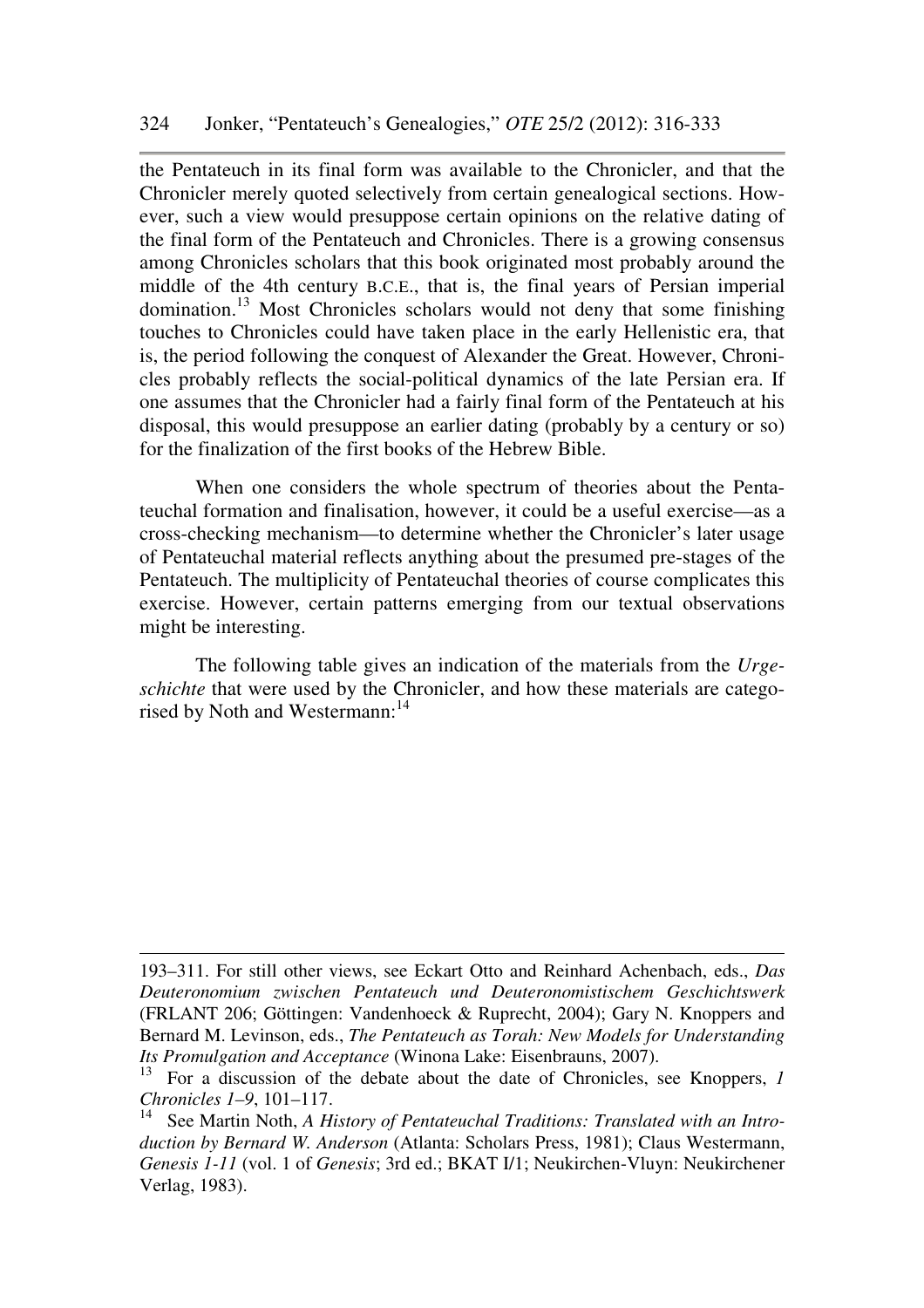| Pentateuch material |           | Noth | Westermann |
|---------------------|-----------|------|------------|
| Gen 5               | $1 - 28$  | P    | P          |
|                     | 29        |      | P          |
|                     | $30 - 32$ | P    | P          |
| Gen 10              | $2 - 4$   | P    | P          |
|                     | $6 - 7$   | P    | P          |
|                     |           |      |            |
|                     | $13 - 18$ |      |            |
|                     | 24        | P    |            |
|                     | $22 - 23$ | P    |            |
|                     | $25 - 29$ |      |            |
| Gen 11              | $10 - 26$ | P    |            |

Jonker, "Pentateuch's Genealogies," *OTE* 25/2 (2012): 316-333 325

There is general agreement among Genesis scholars that the genealogies in Gen 5:1–32 and 11:10–26<sup>15</sup> should be attributed to the Priestly Writing (P).<sup>16</sup> There are minor differences among scholars on the origin of this material. One small difference is, for example, that Westermann differs from Noth with reference to Gen 5:29 in attributing this verse also to P (like the rest of the genealogy).

The situation is more complicated with regard to the Table of Nations in Gen  $10^{17}$  Scholars agree that this list was composed from different source materials. Although a P version of this list forms the backbone, some nonpriestly material was also included by the final redactor. The Chronicler probably quotes from a version of the Table of Nations which already includes both

<sup>&</sup>lt;sup>15</sup> See Travis R. Freeman, "A New Look at the Genesis 5 and 11 Fluidity Problem," *AUSS* 42/2 (2004): 259-286.

<sup>&</sup>lt;sup>16</sup> For an overview of studies on P, see Eckart Otto, "Forschungen zur Priesterschrift," *TRu* 62/1 (1997), 1-50. See also Naomi Steinberg, "The Genealogical Framework of the Family Stories in Genesis," *Semeia* 46 (1989): 41-50; Avi Hurvitz, "Once Again: The Linguistic Profile of the Priestly Material in the Pentateuch and its Historical Age. A Response to J. Blenkinsopp," *ZAW* 112/2 (2000): 180-191; Susan Boorer, "The Paradigmatic and Historiographical Nature of the Priestly Material as a Key to its Interpretation," in *Seeing Signals, Reading Signs: The Art of Exegesis. Studies in honour of Anthony F. Campbell for his seventieth birthday* (ed. Mark A. O'Brien and Howard N. Wallace; London: T & T Clark, 2004), 45-60; Menachem Haran, "Ezekiel, P, and the Priestly School," *VT* 58 (2008): 211-218.

See the study on Gen 10 by Bustenay Oded, "The Table of Nations (Genesis  $10$ ) – A Socio-cultural approach," *ZAW* 98/1 (1986): 14-31. See also Thomas Staubli, "Verortung im Weltganzen: Die Geschlechterfolgen der Urgeschichte mit einem Ikonographischen Exkurs zur Völkertafel," *BK* 58/1 (2003): 20-29; Israel Knohl, "Nimrod, Son of Cush, King of Mesopotamia, and the Dates of P and J," in *Birkat Shalom: Studies in the Bible, Ancient Near Eastern Literature, and Postbiblical Judaism presented to Shalom M. Paul on the occasion of his seventieth birthday* (ed. Chaim Cohen; Winona Lake: Eisenbrauns, 2008), 45-52.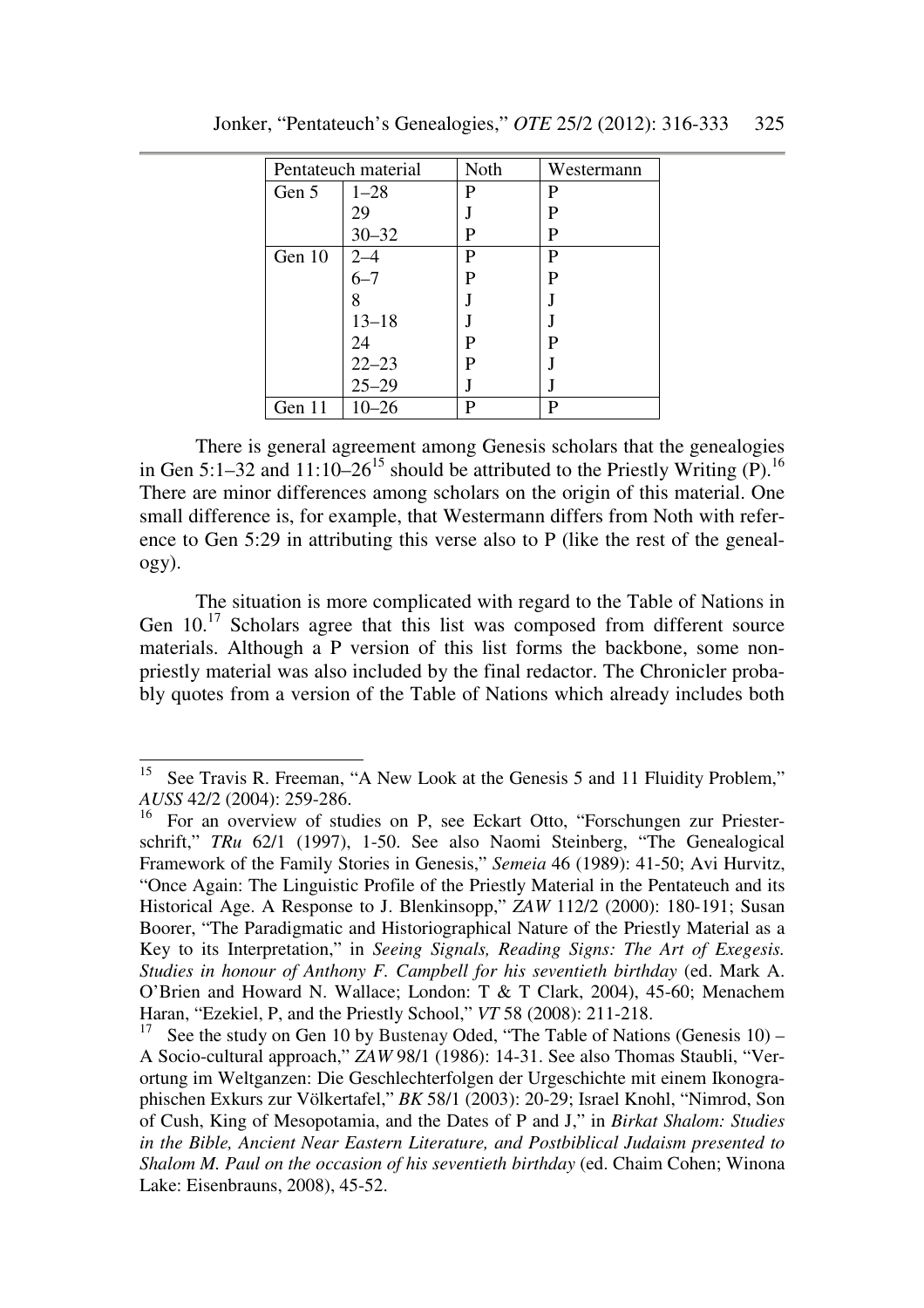priestly and non-priestly material, and which therefore reflects a later stage in the literary history of this specific section.

| Pentateuch material |                   | Noth   | Westermann   | <b>Blum</b> |
|---------------------|-------------------|--------|--------------|-------------|
| Gen 25              | $1 - 3a$ , 4      | Sec.   | Sec.         | P?          |
|                     | $13 - 16a$        | P      | P            | P           |
| Gen 35              | $23 - 26$         | P      | P            | P?          |
| Gen 36              | $10 - 13a$        | P      | P            | P?          |
|                     | $20 - 28$         | Ext. P | $\mathbf{P}$ | P?          |
|                     | $31-39$ , $40b-$  | Ext. P | Ext. P       | P?          |
|                     | 43a               |        |              |             |
| Gen 46              | 8–13, 17, 21a,    | P      | P            | P           |
|                     | $24 - 25a$        |        |              |             |
| Exod 1              | $1a, 2-4$         | P      |              | P           |
| Exod 6              | 14a, $15-19$      | P      |              | P           |
| Num <sub>3</sub>    | 17                | P      |              | ??          |
| Num 26              | $5-6$ , $12-13$ , | Ext. P |              | Ext. P      |
|                     | $19-25$ , $29a$   |        |              |             |
|                     | 35a, 38a, 40a,    |        |              |             |
|                     | 44–45, 48–49,     |        |              |             |
|                     | 57                |        |              |             |

Let us now consider the materials coming from other parts of the Pentateuch (with the categorisations of Noth, Westermann and Blum): $^{18}$ 

It seems that some pattern is emerging here (depending of course on whose theory of Pentateuchal composition is accepted). From the table it becomes clear that representatives of different Pentateuchal theories (such as the theory of a more or less independent P source advocated in classical form by Martin Noth and approximately followed by Claus Westermann in his Genesis commentary, as well as the theory of a priestly composition advocated by Erhard Blum) agree that it was mostly materials with a priestly character that were used by the Chronicler. The disputed verses at the beginning of Gen 25 are seen as secondary additions to the text by Noth and Westermann, but not as non-priestly material. Other sections are regarded as postpriestly extensions, but are still priestly in character.

After considering these two tables could one then speak of a priestly preference by the Chronicler? The composition of the Table of Nations of

ı

<sup>18</sup> See Noth, *A History of Pentateuchal Traditions*; Claus Westermann, *Genesis 12- 36* (vol. 2 of *Genesis*; 2nd ed.; BKAT I/2; Neukirchen-Vluyn: Neukirchener Verlag, 1989); Claus Westermann, *Genesis 37-50* (vol. 3 of *Genesis*; 2nd ed.; BKAT I/3; Neukirchen-Vluyn: Neukirchener Verlag, 1992); Erhard Blum, *Die Komposition der Vatergeschichte* (WMANT 57; Neukirchen-Vluyn: Neukirchener Verlag, 1984); Erhard Blum, *Studien zur Komposition des Pentateuch* (BZAW 189; Berlin: De Gruyter, 1990).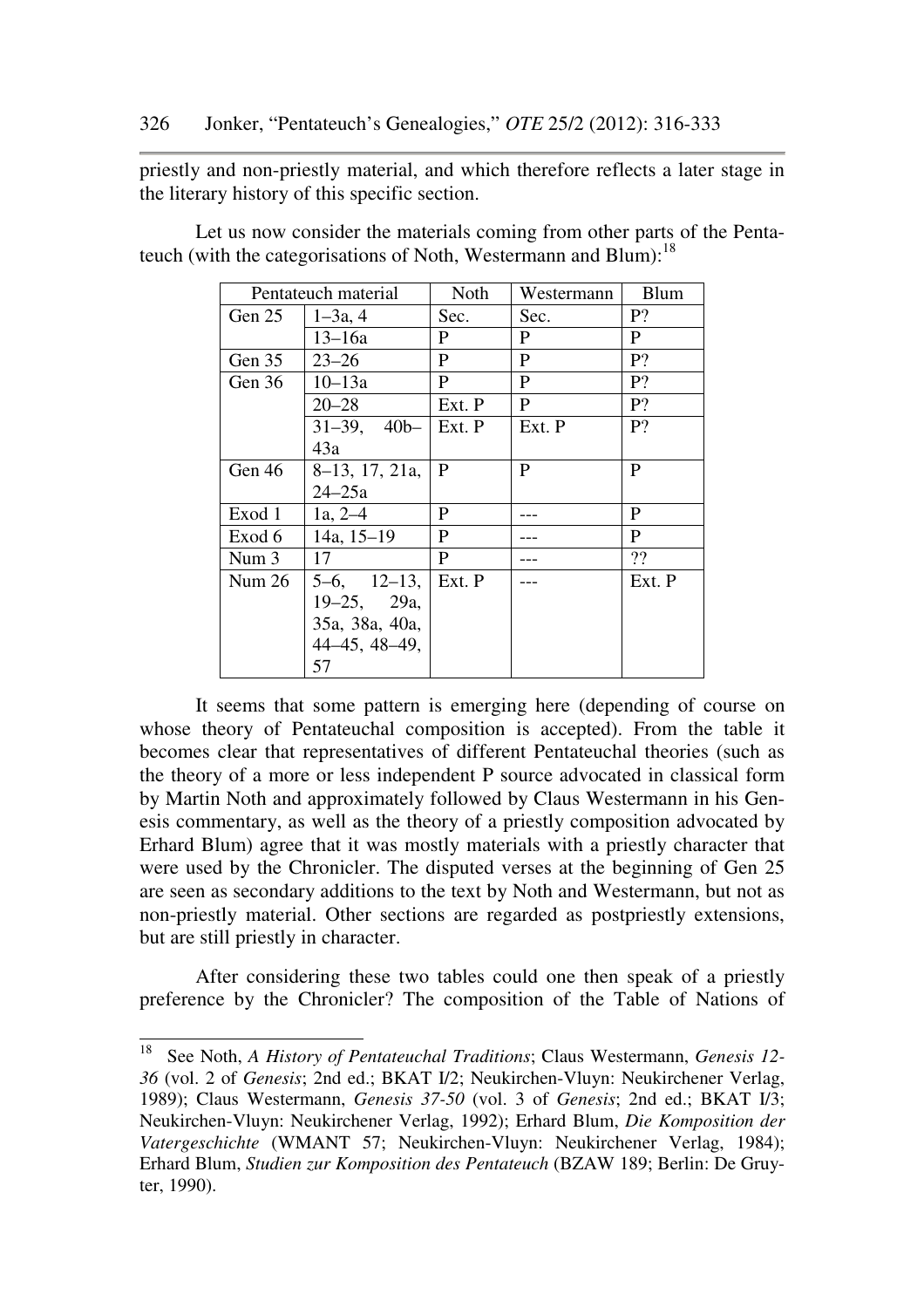course cautions us not to be too quick to come to such a conclusion. However, it seems at least that there was a very strong tendency with the Chronicler to make use of priestly material.

One should ask why the Chronicler treated the priestly material preferentially. The answer to this question might be very simple, namely, the Chronicler was looking for genealogical material to include as an introduction to his history work, and the priestly writings happened to provide this kind of material. However, we also know of non-priestly genealogical material, such as Gen 4 (the Cain genealogy) that was not included by the Chronicler.

There might also be a more ideological reason (which will be taken up in a section below in more detail): The Chronicler wanted to merge two traditions in his work, namely the Deuteronomistic tradition (which formed the main source for his historical work) and the priestly tradition. Priestly material from the Pentateuch was then selected in order to achieve this aim.

But could the literary history of the Priestly writing present us with another possible theory of why the Chronicler gave preference to priestly material? Does the pattern we observe in the Chronicler's usage of Pentateuchal material shed any light on the burning questions about (particularly) the dating and ending of the Priestly Writing?

These questions should rather be left to Pentateuchal specialists to answer. It would be wiser for me—a non-specialist in Pentateuchal matters—to now turn to a discussion of the Chronicler's intention with the inclusion of these genealogies. In the following section I will dwell particularly on the Chronicler's usage of the genealogies from the *Urgeschichte*.

# **D A CLOSER LOOK AT THE CHRONICLER'S USAGE OF THE**  *URGESCHICHTE*

It has already been hinted at above that the inclusion of Priestly genealogies in the Chronicler's construction might have had an ideological motivation. A thorough analysis of Chronicles reveals that there is a strong tendency in the book to harmonize the Deuteronomic and Priestly traditions with one another. This can be observed on terminological and thematic levels. For example, the Chronicler's description of the Passover celebrations of Hezekiah (2 Chr 30) and Josiah (2 Chr 35) reveals that he made a deliberate attempt to reconcile the Priestly and Deuternomic traditions concerning Passover. The indications of the sacrificial animals as well as the method of preparation of the sacrifices show signs of both these traditions.<sup>19</sup>

<sup>19</sup> See my discussion in Louis C. Jonker, *Josiah in the Chronicler's Mirror: Late Stages of the Josiah Reception in II Chr 34f.* (TSLKHB 2; Gütersloh: Gütersloher Verlag, 2003), 64–70. Bernd Janowski comes to a similar conclusion: "… der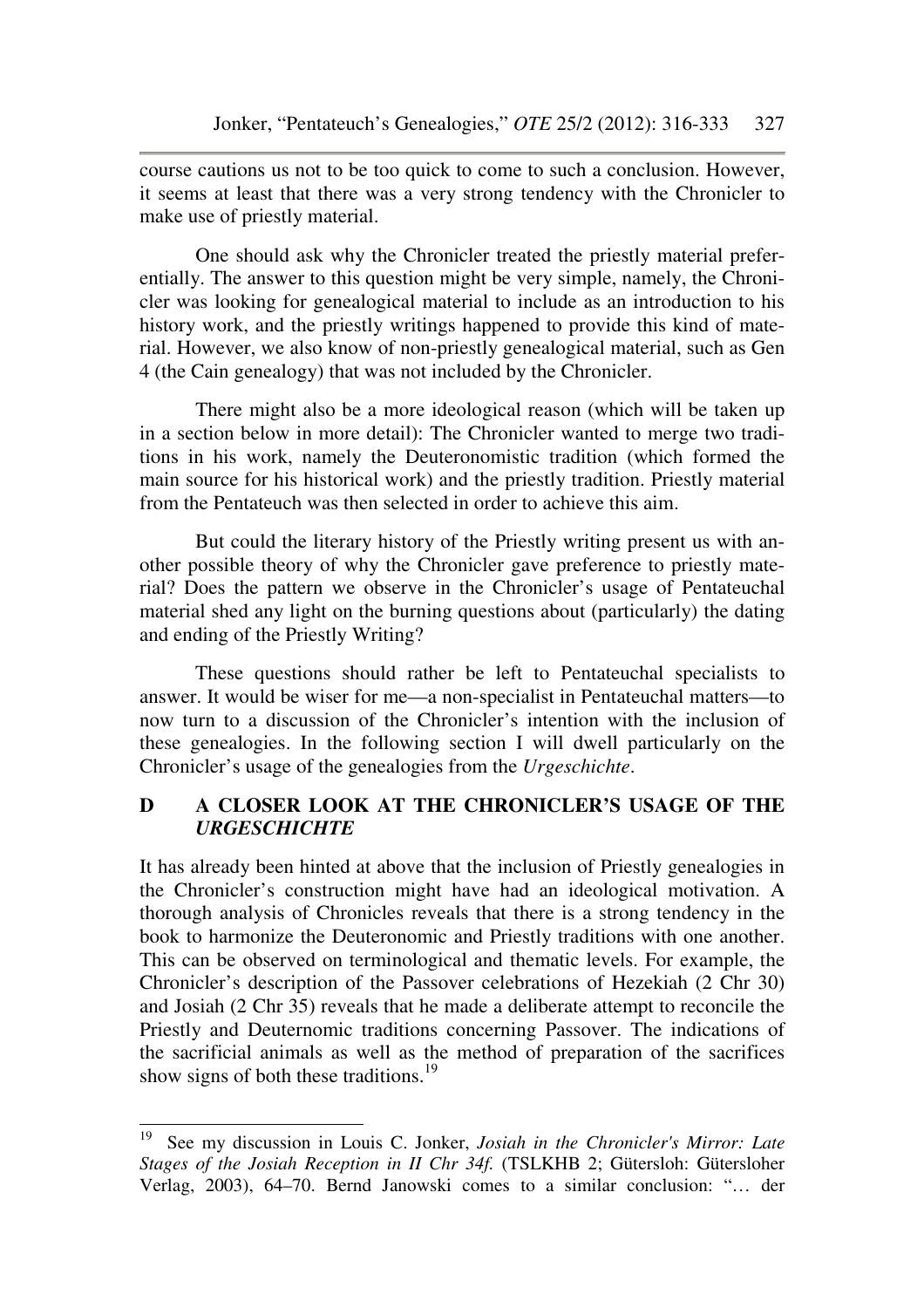#### 328 Jonker, "Pentateuch's Genealogies," *OTE* 25/2 (2012): 316-333

Chronicles scholars normally relate this harmonization tendency to the Chronicler's view on the Levites and the priesthood. The Chronicler apparently argued for equity among the different parts of the Second Temple priesthood. Knoppers, for example, indicates: "There is no question that one encounters both pro-Priestly and pro-Levitical passages in Chronicles. Nor is there any doubt that the work draws from Priestly tradition in certain contexts, but from Deuteronomic tradition in others. Rather than an indelible mark of literary disunity, these passages evince the author's concern to mediate different perspectives within the context of the late Persian or early Hellenistic age."<sup>20</sup>

For Knoppers and other Chronicles scholars this is an indication of the Chronicler's "ability to acknowledge and negotiate different ideological perspectives, and his capacity for pursuing his own agenda as he engages in a variety of earlier biblical traditions."<sup>21</sup>

Could this also be true for the Chronicler's inclusion of the (mostly) Priestly material from the Pentateuch? Could the tendency we observe on a terminological and thematic level also be observable in the macro-structure of the book? The Chronicler used the Deuteronomistic version of the past (mainly from Samuel-Kings) to present his version of this history (or, to be more specific, of the United Kingdom and the Kingdom of Judah). However, this Deuteronomistic version of history was placed in a priestly macro-context by the insertion of mostly priestly material in the genealogical introduction.

What difference does this make to the interpretation of the past? The Deuteronomistic version of the past starts with the conquest of the land with a period of tribal existence following the entering of the land. Thereafter follows the development of the monarchy and its manifestation in the United Israel as well as in the division of the kingdom. This version ends with both kingdoms in exile.

The usage of the *Urgeschichte* by the Chronicler creates another context for the history of Israel. The Chronicler's version starts with the proto-human, Adam. With this introduction a universal framework for the understanding of the past is immediately opened. This universal framework does not exclude the family line of Israel. The universal genealogy in fact runs from Adam to Abraham to Israel and his twelve sons. And from there it continues into the post-

Chronist (ist) in 2 Chr 35,1–19 bestrebt, die dtn Passaüberlieferung (Dtn 16,1–8) mit der nachexilischen Praxis, in der sich bereits priesterschriftliche Elemente durchgesetzt hatten …, in Einklang zu bringen und so eine Kompromisslösung zu schaffen," cf. Bernd Janowski, *Sühne als Heilsgeschehen: Studien zur Sühnetheologie der Priesterschrift und zur Wurzel KPR im Alten Orient und im Alten Testament* (WMANT 55; Neukrichen-Vluyn: Neukirchener Verlag, 1982), 249.

<sup>20</sup> Knoppers, *1 Chronicles 1–9*, 92.

<sup>21</sup> Knoppers, *1 Chronicles 1–9*, 92.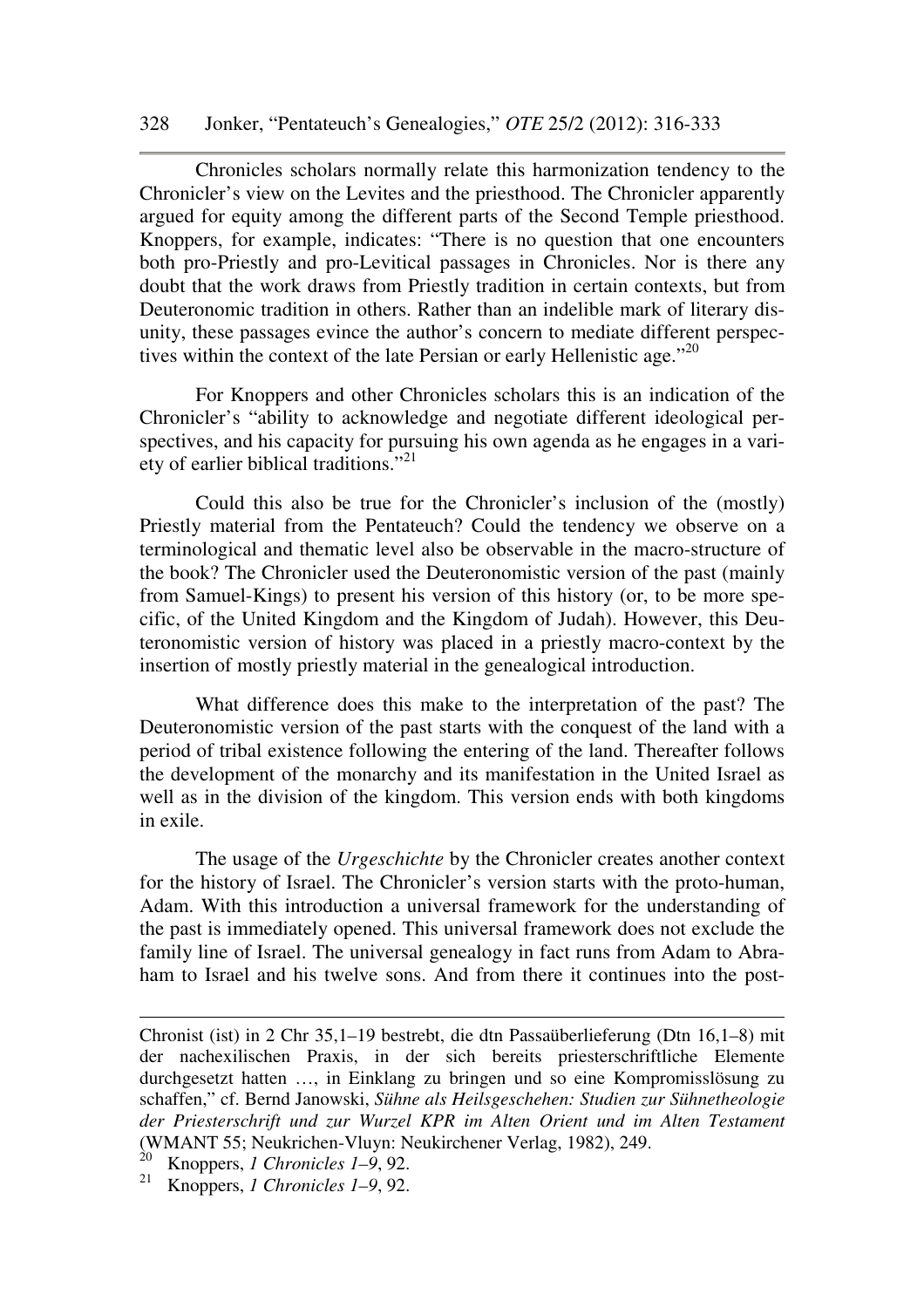exilic community during the Chronicler's time. But the line of Israel which enters the Chronicler's own time in 1 Chr 8 is placed within the universal context of humanity.

The closing section of Chronicles confirms this interpretation of the book. The last two verses (2 Chr 36:22–23) introduce Cyrus, the Persian king in a prophet-like manner: "Thus says Cyrus, the king of Persia: The Lord has told me …." (own translation). The Chronicler's version of history does not end in exile, but rather opens new perspectives on the post-exilic reality of Persian domination. The universal framework provided by the *Urgeschichte* genealogies in the introduction finds its continuation in this last passage where the reader of the Chronicler's history breaks out of the confinement of an inner-Israelite understanding. The "All Israel" of the Chronicler is a community which certainly stands in continuity with the past, but is firmly situated in the socio-political context of his own time.

## **E "PENTATEUCH AND EXILE" COMPARED TO "CHRONICLES AND EXILE"**

In a recent article Pamela Scalise<sup>22</sup> distinguishes eight different understandings of what "exile" could mean in the OT:

- (i) Exile as part of the canonical story of the Hebrew Bible;
- (ii) Exile as seventy years;
- (iii) The exile of the temple vessels;
- (iv) Exile before and after "the Exile";
- (v) Exile as ideology;

l

- (vi) Exile as a desirable identity;
- (vii) Exile as condition of marginality;
- (viii) "Exile" as a theological identity.

With this distinction in mind one could reflect on which view on "Exile" can be found in the Pentateuch and Chronicles respectively. Although one may assume (on account of the various scholarly theories about dating) that the Pentateuch as well as the so-called Deuteronomistic History were finalised in the post-exilic era, I would like to argue that an "exile after the exile" or an "exilic identity" is still reflected in these literary constructions. If the pending

<sup>22</sup> Pamela Scalise, "The End of the Old Testament: Reading Exile in the Hebrew Bible," *PRSt* 35 (2008): 163–178. See also Bradley C. Gregory, "The Postexilic Exile in Third Isaiah: Isaiah 61:1–3 in Light of Second Temple Hermeneutics," *JBL* 126/3 (2007): 475–96.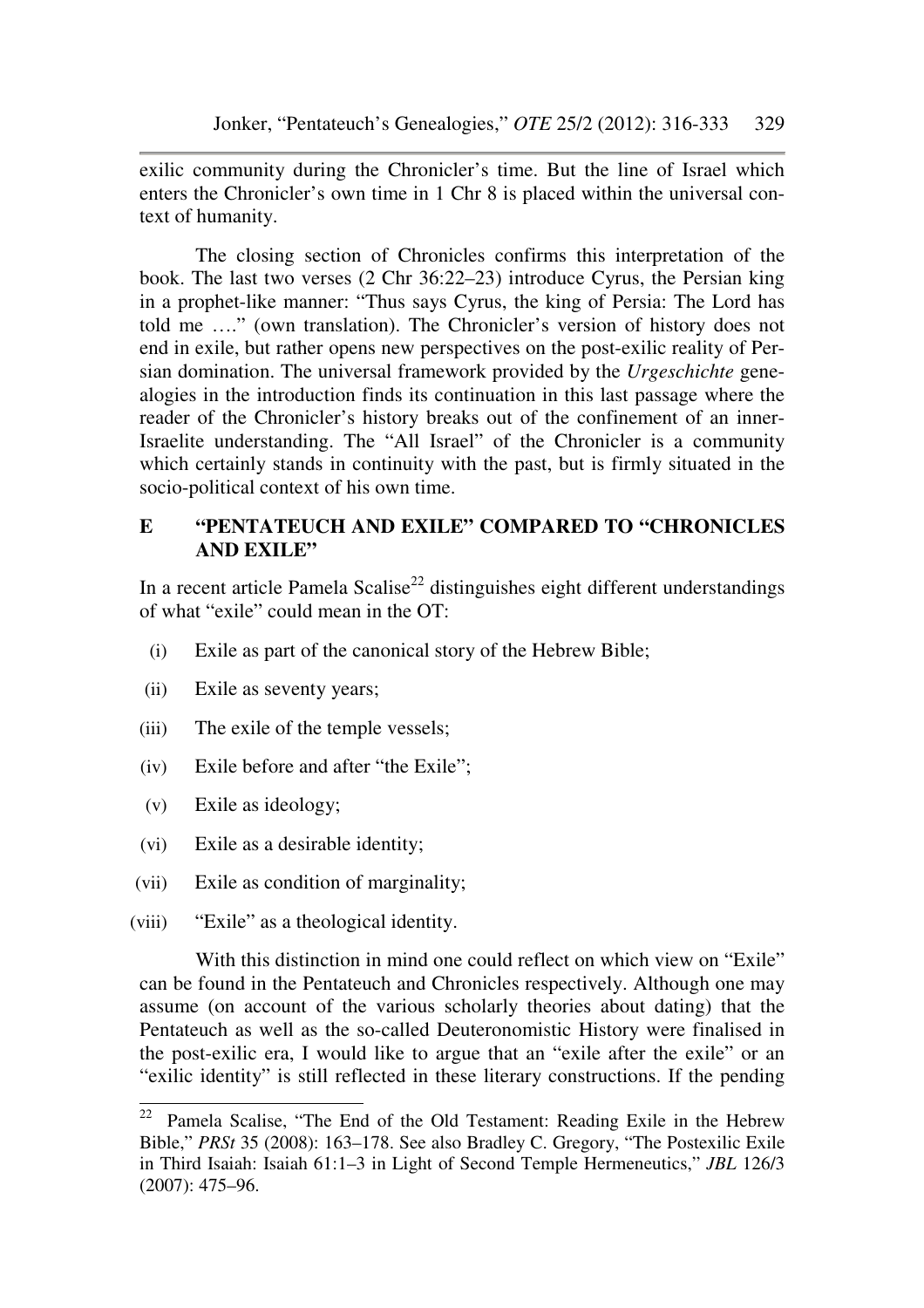conquest of the land is considered to be a metaphor for an envisioned return to the land after the Babylonian exile, the desert existence could equally be seen as a metaphor for the exile itself. The final construction of the Pentateuch leaves the reader in the desert. The desert existence is certainly the place which reveals Yahweh's will for his people (Sinai), and it is certainly this existence that creates the expectation and hope of the occupation of the promised land. But the Pentateuch ends in the desert with Moses dying in Transjordan.

The Deuteronomistic History (in its final construction) starts with the conquest of the land, but the initial expectations accompanying this conquest and the Davidic-Solomonic kingship gradually fade until the narrative leads the reader into the Babylonian exilic existence, with no indication of liberation.

On account of these macro-thematic lines in both the Pentateuch and the Deuteronomistic History I want to argue that the post-exilic communities finalising these literary constructions worked from a mindset which was still captivated by the exilic experience. Although the liberation from Babylonian captivity has already taken place, both these literary constructions still grapple with this experience.

Chronicles is different! We have already seen above that the Chronicler, with the inclusion of the mostly priestly genealogies from the Pentateuch, and with the addition of the ending with Cyrus speaking on behalf of God, has created a universalistic context for understanding the history of Israel. This history is in continuity with the past, but simultaneously breaks out of the confines of the past.

It should be noted that the Chronicler skips over the desert existence in his reconstruction of history. Although Moses, Aaron and their descendants are mentioned in the genealogies, and although genealogical material was taken over from the census list in Num 26, the Chronicler's genealogical introduction which summarises the Pentateuchal traditions (the priestly material in particular) does not reflect the existence in the desert.

Could this be another indication that the mindset of the Chronicler was not an "exilic" one? The Chronicler is not primarily reflecting on the past in order to establish what went wrong so that Israel landed up in exile. He is rather reflecting on how Israel's past would situate the people in a new dispensation—a dispensation which became a reality because they were liberated from exilic bondage by the Persians.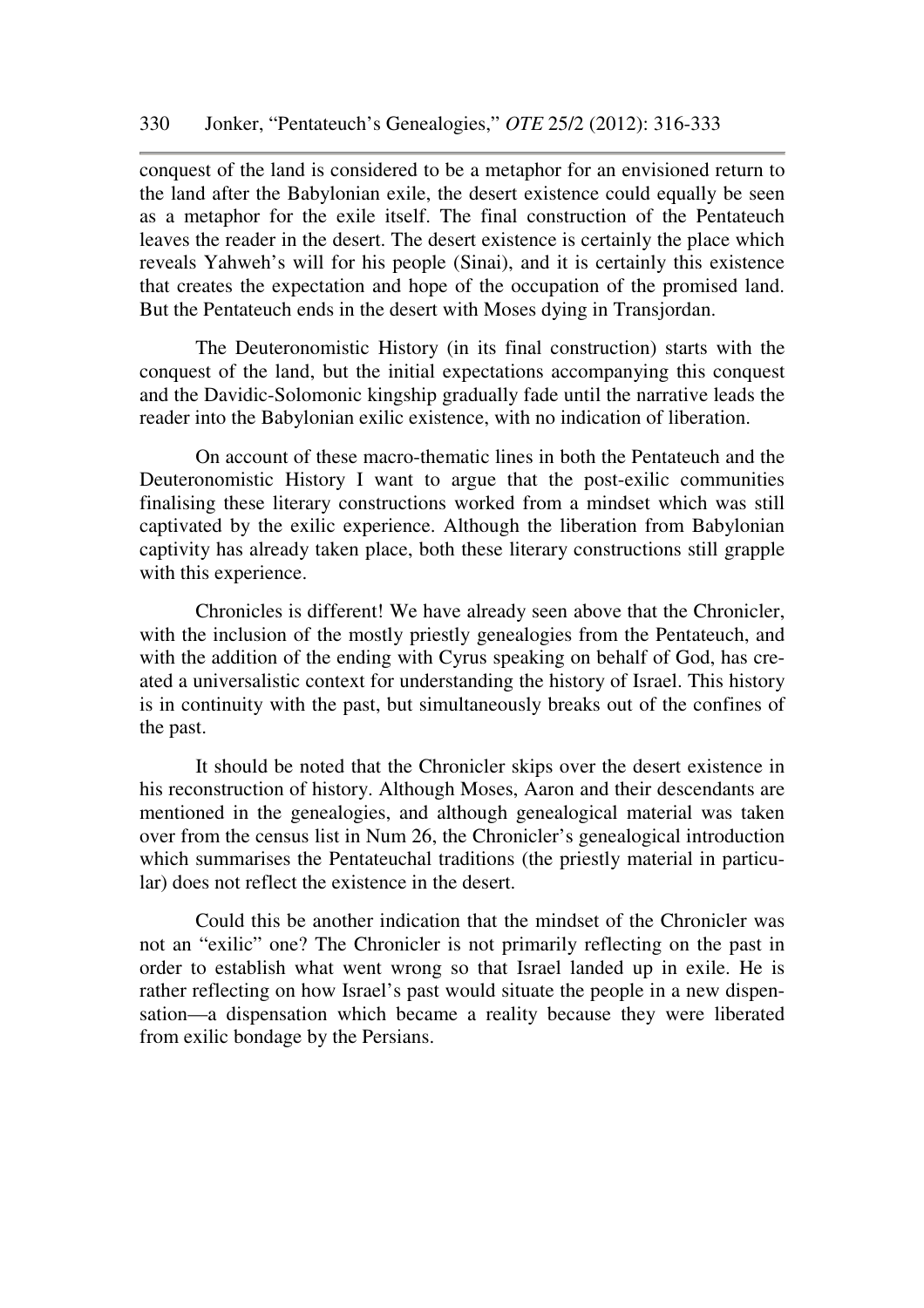Could one perhaps say that the Chronicler led both the Pentateuch and the Deuteronomistic History "out of exile" into a new existence which necessitated a renegotiation of their self-understanding?<sup>23</sup>

## **F CONCLUSION**

In this contribution I offered a detailed analysis of the Chronicler's usage of Pentateuchal material as well as an interpretation of the universalistic framework created by the Chronicler with his inclusion of the priestly genealogies from the *Urgeschichte*. In doing so I posed certain questions from the Chronicler's side to those scholars studying the literary history and composition of the Pentateuch. Should anybody still consider to ignore the Chronicler's material, let me conclude then with a quote from St. Jerome: $^{24}$ 

> The book of things omitted or epitome of the old dispensation is of such importance and value that without it any one who should claim to himself a knowledge of the scriptures [or, of the Pentateuch, for that matter—L.C.J.] would make himself a laughing stock in his own eyes.

## **BIBLIOGRAPHY**

- Auld, A. Graeme. "What Was the Main Source of the Book of Chronicles?" Pages 91- 100 in *The Chronicler as Author: Studies in Text and Texture.* Edited by M. Patrick Graham and Steven L. McKenzie. Journal for the Study of the Old Testament: Supplement Series 263. Sheffield: Sheffield Academic Press, 1999.
- Blum, Erhard. *Die Komposition der Vatergeschichte*. Wissenschaftliche Monographien zum Alten und Neuen Testament 57. Neukirchen-Vluyn: Neukirchener Verlag, 1984.

———. *Studien zur Komposition des Pentateuch*. Beihefte zur Zeutschruft für die Alttestametliche Wissenschaft 189. Berlin: De Gruyter, 1990.

- Boorer, Susan. "The Paradigmatic and Historiographical Nature of the Priestly Material as a Key to its Interpretation." Pages 45-60 in *Seeing Signals, Reading Signs: The Art of Exegesis.* Edited by Mark A. O'Brien and Howard N. Wallace. London: T & T Clark, 2004.
- Freeman, Travis R. "A New Look at the Genesis 5 and 11 Fluidity Problem." *Andrews University Seminary Studies* 42/2 (2004): 259-286.
- Gertz, Jan C. "I. Tora und Vordere Propheten." Pages 193-311 in *Grundinformation Altes Testament*. Edited by Jan C. Gertz, with Angelika Berlejung, Konrad Schmid and Markus Witte. 3rd ed. Göttingen: Vandenhoeck & Ruprecht, 2009.

<sup>23</sup> I hereby acknowledge the interesting contribution of Eckart Otto in our discussion at the mentioned conference. According to Otto, the Pentateuch has already led P and D out of exile, and the Chronicler is continuing this trend.

<sup>24</sup> *The Letters of St. Jerome* 53 (*NPNF<sup>2</sup>* 6.53.8), n.p. [15 August 2009]. Online: http://en.wikisource.org/wiki/Nicene\_and\_Post-Nicene\_Fathers:\_Series\_II/Volume VI/The Letters of St. Jerome/Letter 53.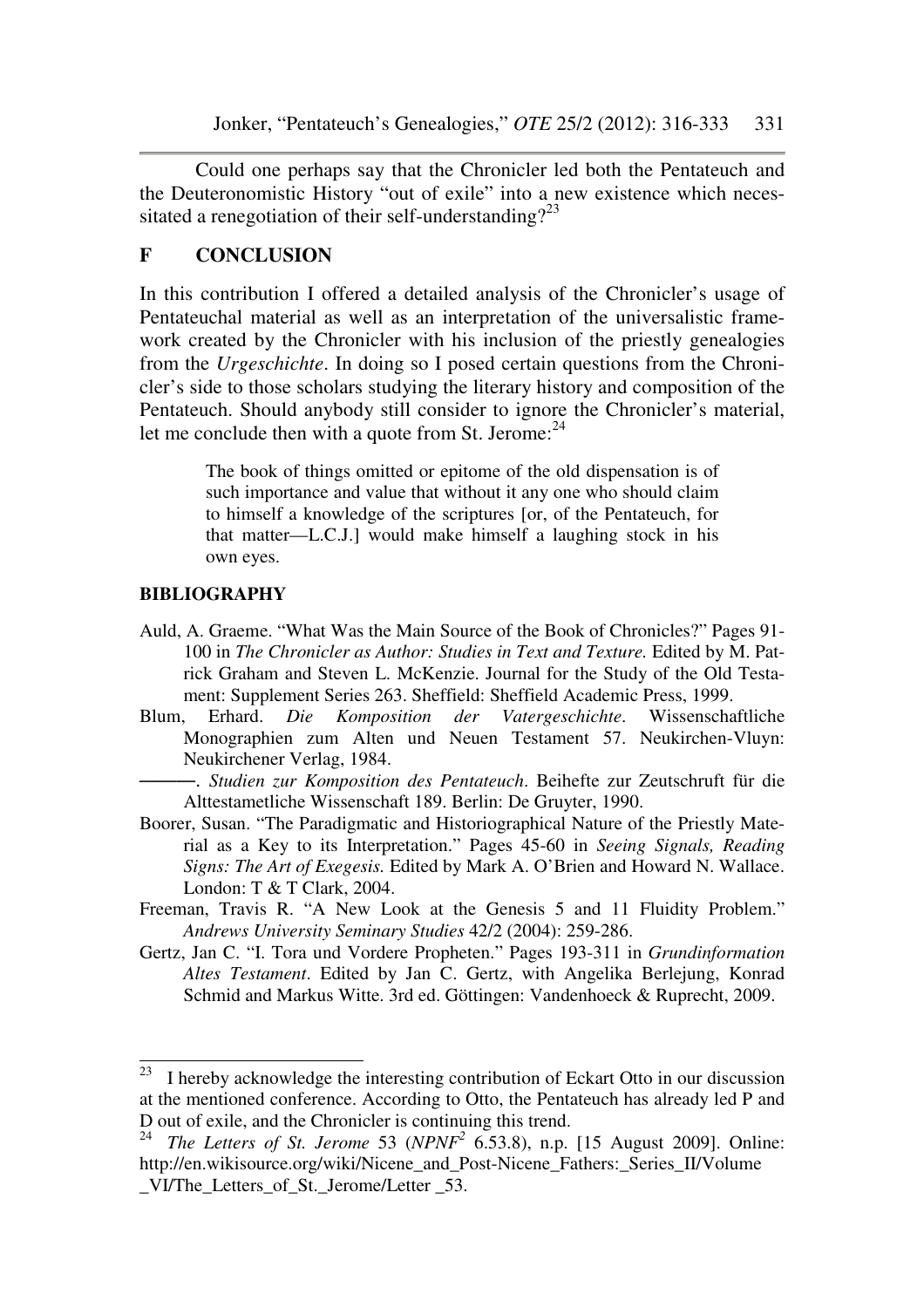- Graham, M. Patrick, Kenneth G. Hoglund and Steven L. McKenzie, eds. *The Chronicler as Historian.* Journal for the Study of the Old Testament: Supplement Series 238; Sheffield: JSOT Press, 1997.
- Gregory, Bradley. C. "The Postexilic Exile in Third Isaiah: Isaiah 61:1–3 in Light of Second Temple Hermeneutics." *Journal of Biblical Literature* 126/3 (2007): 475–96.
- Haran, Menachem. "Ezekiel, P, and the Priestly School." *Vetus Testamentum* 58 (2008): 211-218.
- Ho, Craig Y. S. "Conjectures and Refutations: Is 1 Samuel XXXI 1–13 Really the Source of 1 Chronicles X 1–12?" *Vetus Testamentum* 45 (1995): 82-106.
- ———. "The Stories of the Family Troubles of Judah and David: A Study of Their Literary Links." *Vetus Testamentum* 49 (1999): 514-31.
- Hurvitz, Avi. "Once Again: The Linguistic Profile of the Priestly Material in the Pentateuch and its Historical Age: A Response to J. Blenkinsopp." *Zeitschrift für die alttestamentliche Wissenschaft* 112/2 (2000): 180-191.
- Janowski, Bernd. *Sühne als Heilsgeschehen: Studien zur Sühnetheologie der Priesterschrift und zur Wurzel KPR im Alten Orient und im Alten Testament.* Wissenschaftliche Monografien zum Alten und Neuen Testament 55. Neukrichen-Vluyn: Neukirchener Verlag, 1982.
- Jonker, Louis C. *Josiah in the Chronicler's mirror: Late stages of the Josiah Reception in II Chr 34f.* Textpragmatische Studien zur Literatur- und Kulturgeschichte der Hebräischen Bibel 2. Gütersloh: Gütersloher Verlag, 2003.
	- \_\_\_\_\_\_\_. "Kronistens etter-eksilske lesning av Pentateukens genealogier." Pages 33- 46 in *Jerusalem, Samaria og jordens ender: Bibletolkninger tilegnet Magnar Kartveit, 65 år, 7. oktober 2011*. Edited by Knut Holter and Jostein Ådna. Trondheim: Tapir Academic Press, 2011.
- Klein, Ralph W. *1 Chronicles.* Hermeneia. Minneapolis: Fortress, 2006.
- Knohl, Israel. "Nimrod, Son of Cush, King of Mesopotamia, and the Dates of P and J." Pages 45-52 in *Birkat Shalom: Studies in the Bible, Ancient Near Eastern Literature, and Postbiblical Judaism Presented to Shalom M. Paul on the Occasion of his Seventieth Birthday*. Edited by Chaim Cohen. Winona Lake: Eisenbrauns, 2008.
- Knoppers, Gary N. "Shem, Ham and Japheth: The Universal and the Particular in the Genealogy of Nations." Pages 13-31 in *The Chronicler as Theologian: Festschrift for Ralph W. Klein*. Edited by Patrick M. Graham, Gary N. Knoppers and Steven L. McKenzie. Journal for the Study of the Old Testament: Supplement Series 284. Sheffield: Sheffield Academic Press, 2003.

\_\_\_\_\_\_\_. *1 Chronicles 1–9*. Anchor Bible 12. New York: Doubleday, 2003.

- Knoppers, Gary N. and Bernard M. Levinson, eds. *The Pentateuch as Torah: New Models for Understanding Its Promulgation and Acceptance.* Winona Lake: Eisenbrauns, 2007.
- Noth, Martin. *A History of Pentateuchal Traditions: Translated with an Introduction by Bernard W. Anderson*. Atlanta: Scholars Press, 1981.
- Oded, Bustenay. "The Table of Nations (Genesis 10) A Socio-Cultural approach." *Zeitschrift für die alttestamentliche Wissenschaft* 98/1 (1986): 14-31.
- Otto, Eckart. "Forschungen zur Priesterschrift." *Theologische Rundschau* 62/1 (1997): 1-50.